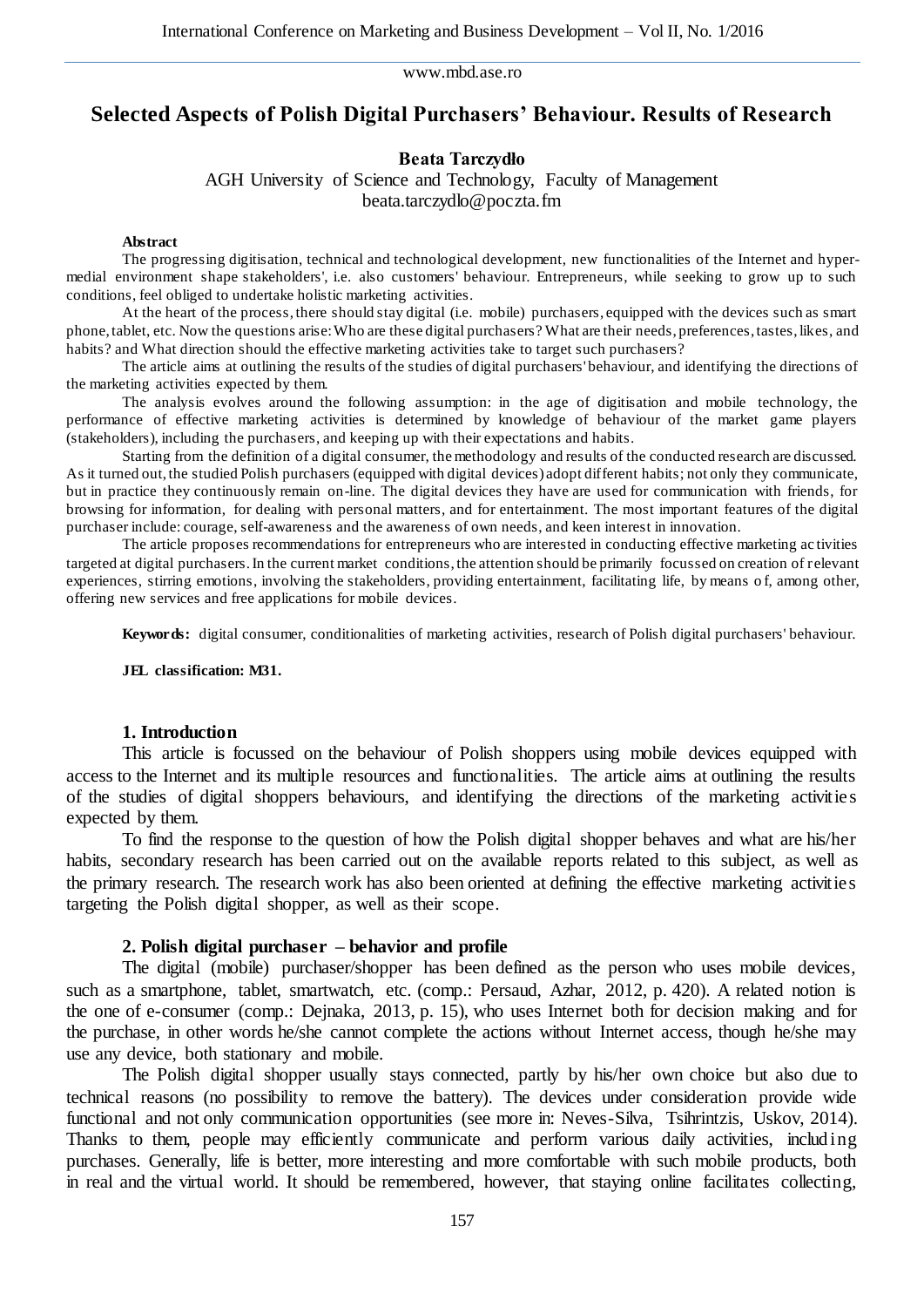processing and analysing a wide scope of information related to the behaviour of Polish Internet users. It is possible to observe the development of content marketing, i.e. high quality content marketing. Sadly, a negative phenomenon is observed too, and even surveillance and effective influencing the decision-making processes and behaviour of the Polish digital customer.

Consumer behaviour is defined as a consistent set of reactions (activities) related to making choices in the process of satisfying the customers' needs in a specific social, cultural, and economic circumstances of the Polish market. Thus, the Polish digital shopper behaviour can be defined as a set of activities related to procuring, using, and disposing of products, including the decisions which precede and condition these activities performed by means of mobile devices, taking into consideration the specific features of the Polish market (notwithstanding the fact that Internet does not, directly, take account of the specific features of the Polish users).

Finally, the behaviours of Polish digital shoppers are defined as observable, explainable by means of psychological parameters models of behaviour of individuals as consumers, especially in the context of decisions related to buying and using of specific products, as well as their opinions on these products. The buying behaviour of the Polish customers is influenced by many factors. Most of all these are demographic, personal, psycho-physical (perception, motivation, education), social (social and family roles, social layer and group, personal culture), and legal features, economic situation, marketing stimuli (tools, methods and procedures), but also the mobile devices which are used and the access to the Internet.

Since the consumer behaviour is preceded by the sequential process of information processing taking place in the consumer's mind, what is it which leads/contributes to the decision. In the current market conditions we can observe a multitude of marketing stimuli, but also the quest for comfort of the Polish digital customers who aim at simplifying life and all the decision-making processes, including the ones which accompany purchases.

When a mobile device is used, its functionalities, Internet access, and e.g. the downloaded mobile ions limit the rationality of behaviour to a considerable degree. applications limit the rationality of behaviour to a considerable degree. To a lesser degree, an analysis of potentially accessible offers takes place; the Polish digital shopper, though seemingly advanced, in reality is subject to an impact of a set of functionalities. Now a question arises: do the benefits outweigh the lost opportunities?

Polish digital shoppers now perform a considerable part of their activities in a virtual reality, making use of the selected Internet resources, becoming members of brand societies, getting involved in the social media and Internet fora, setting up and writing blogs, and doing shopping online. Due to their skill to filter information efficiently and navigate among the channels providing it, they become more and more conscious, critical, and independent. Moreover, factors such as ever-emerging Internet functionalities and resources

(e.g. development of social media, knowledge bases, services expected by the internauts), development of Internet marketing techniques, and the upgrades and mobile applications offered by the providers, visibly increase the human capacities and the functionality of the device.

Polish digital shoppers use the web daily to search for information resources useful in their education and work, as well as for the purposes of entertainment, spanning for example music, watching videos, playing computer games or getting in touch with others; they particularly appreciate low prices on the Internet and uninterrupted access to the offer (see Jaciow, Wolny, Stolecka-Makowska, 2013, p. 159). Mobile devices may have a function of a cash holder, a camera, a time- and task-organiser, and many other.

In the light of the available information, modern shopper is a person responding to sensory perceptions, creating his/her own subjective worlds of experience and observations, susceptible to various stimuli, additional attractions, including various neurotechniques. What is important, modern customer not only makes purchases, but also he/she experiences emotions and therefore the set of values is shaped by numerous factors. It is claimed that as much as 95% of human processes and behaviour take place subconsciously (Zaltman, 2003, p. 5). Whereas subconsciousness constitutes thinking processes which are inaccessible to conscious mind but they influence evaluations, feelings, and behaviours as a specific type of "shortcut" to assessment of the environment, its interpretation, and quick initiation of the given purchase.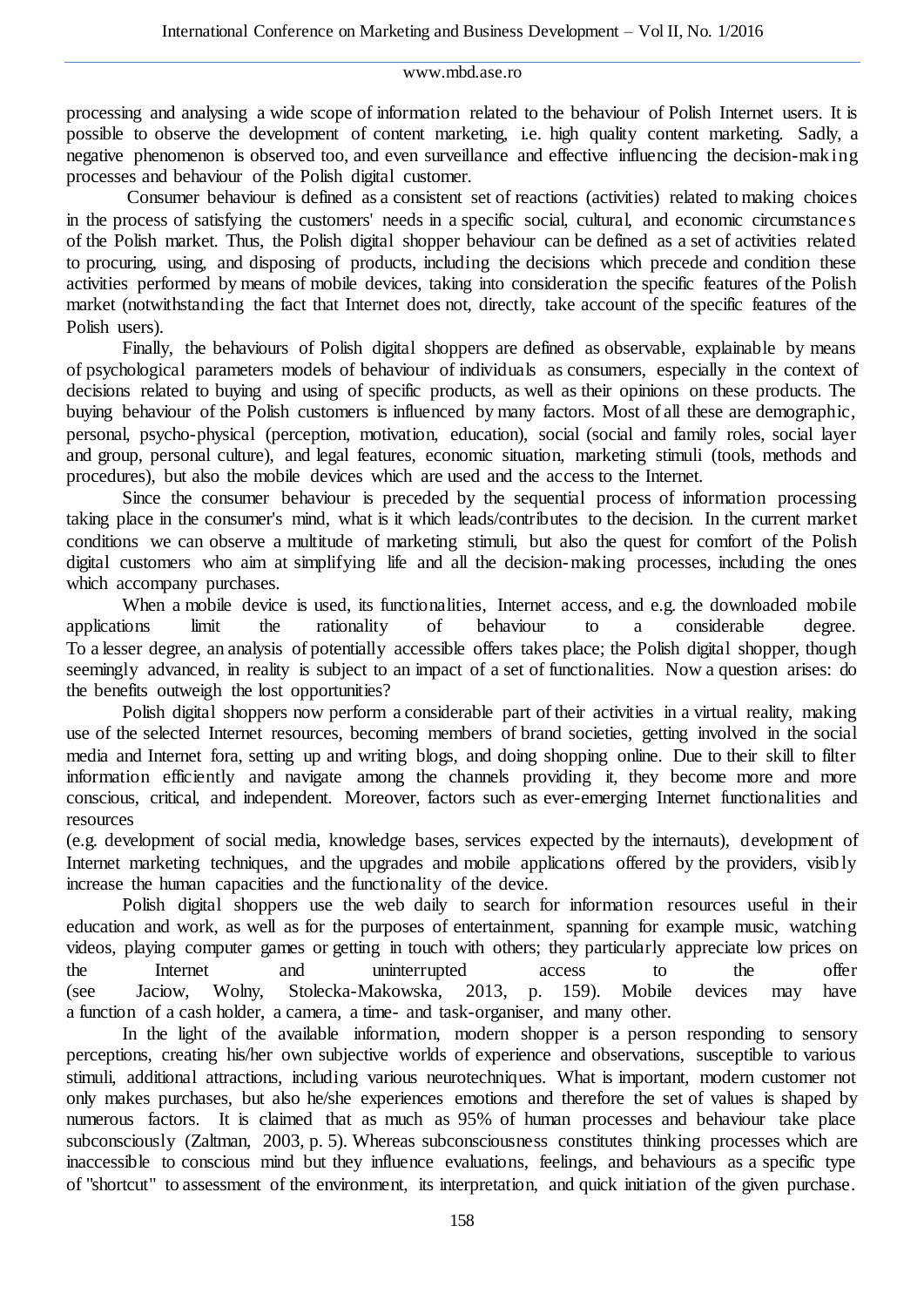In pursuit of the best understanding of the Polish digital shopper, it is worth trying to face the challenge of his/her description.

The assumption is that the profile of the object of observation – i.e. the Polish digital shopper – is formed by a list of his/her features. The Polish digital consumer, who not only makes decisions and buys goods and services online, strives to personalise everything (express his/her individuality by unique products) and to create something special on his/her own (comp.: Dhir, 2004, p. 87). The features attributed to the studied object include courage, self-consciousness and awareness of own needs, pursuit of novelties, but also high expectations and simplification of decisions (and Persaud, Azhar, 2012, pp. 418–443). Moreover, he/she is focussed on information, knows well how to obtain and analyse it, constantly interacts with other members of virtual social groups, and recommends and co-creates the content available online (Dejnaka, 2013, p. 17).

On the basis of the available studies, further characteristic features of the Polish mobile consumer which create his/her profile are described as the willingness to get involved in various actions and the quest for emotional experience (see more in: Sznajder, 2014, p. 13–25; Królewski, Sala, 2014, pp. 12–31), and pursuit and creation of a unique way of life related to the desire to satisfy the needs and conform to the ecustoms (see more in: Fisk, 2014 and Mróz, 2013).

Summing up, the Polish digital shopper is strongly attached to his/her mobile device and finds it difficult to function without it. When any challenge emerges, first of all he/she refers him/herself to the online resources (see more in: Doligalski, 2013). He/she values highly the opinion/attitude of other internauts, and readily interacts and gets involved in the marketing activities of the providers.

Understanding the Polish digital shopper offers a basis for an attempt to indicate the directions of the efficient marketing activities which should be undertaken by the entrepreneurs.

# **3. Characteristics of the conducted research**

 $\overline{a}$ 

Own qualitative research was aimed at verifying how the possession of mobile devices and access to the Internet influence the behaviour of Polish digital shoppers and the marketing activities required by them.

The research was exploratory in nature and was performed in March and April 2016. It covered the 2nd year undergraduate full-time and part-time programme students of the Faculty of Management of the AGH University of Science and Technology in Krakow, Poland. All the participants confirmed having a mobile device, at least a mobile phone<sup>7</sup>, and in case of some of them, more than one, most often a tablet.

During the research carried out<sup>8</sup>, the following problems were analysed:

 Does the access to mobile devices and the Internet influence the behaviour of the shoppers covered by the research, and in what way?

What are the purposes for which the users apply their mobile devices?

Are the participants of the research aware of the marketing influences on their behaviour?

Which marketing activities/tools attract their attention?

 Can the participants point out to various marketing activities used by the sellers at the specific stages of the buyer's decision-making process? To what extent are these activities digitalised?

 What place do the e-marketing activities and other marketing concepts occupy in the sellers' efforts?

— Do the respondents buy online or offline and what does it depend on?

Do they always look for information in the Internet? Where and in what resources?

 What conclusions have the students formulated, what lessons have they drawn from the analysis of the decision-making process encompassing marketing tools, methodologies, and procedures?

 $^7$  The commonly used term "mobile phones" should be understood as mobile devices used for the purpose of communication, although at present they include smartphones, tablets, etc. with multiple use.<br><sup>8</sup> The research was of preliminary (pilot) nature. It aimed at specifying the problems for the intended research, as well as testing and improving the research

tools. Due to the need to remain concise, this article discusses only selected problems from the rich research material colle cted.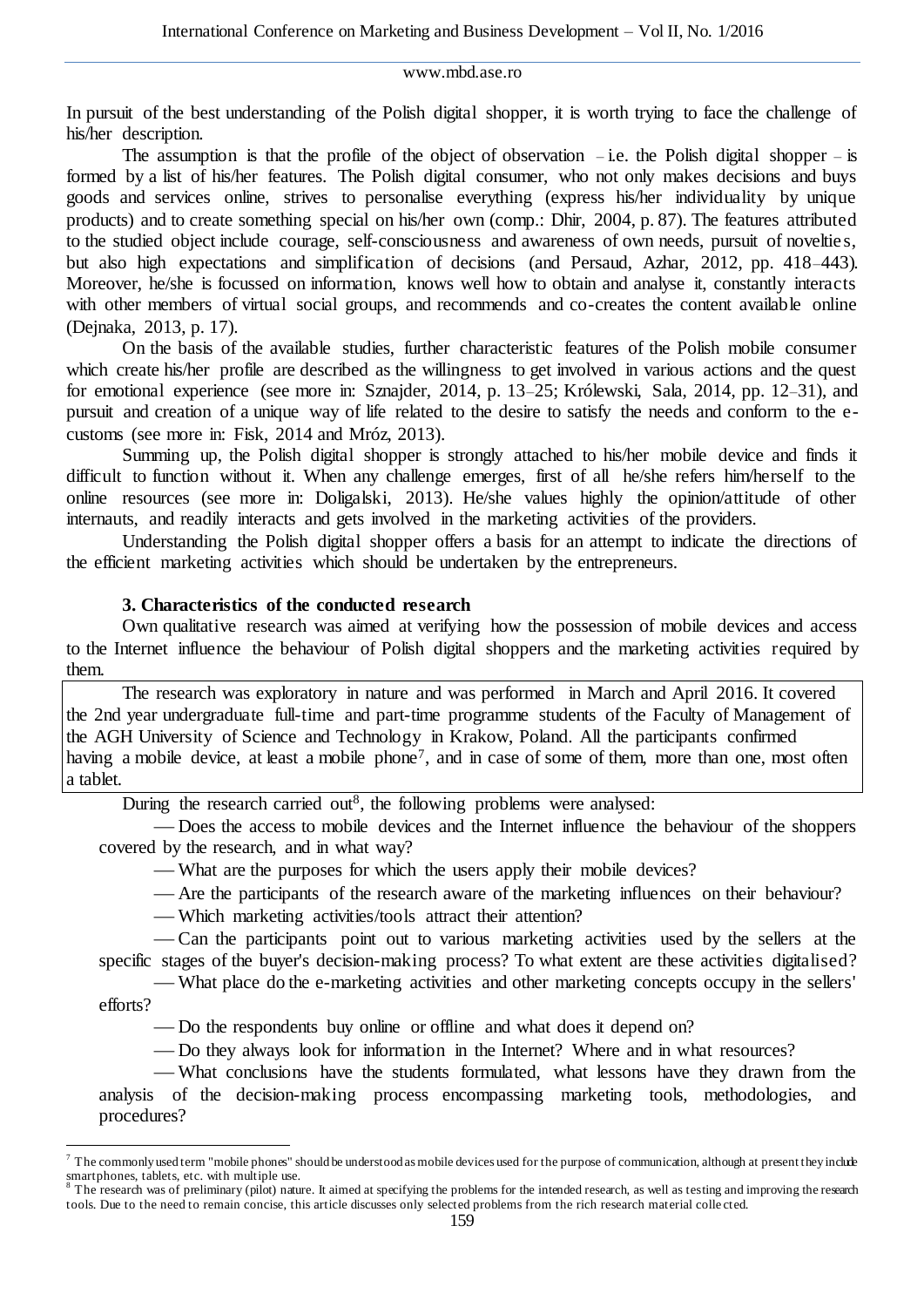What are the trends/directions of the modern marketing activities for the Polish digital shoppers?

The following methodologies have been used in the qualitative research: group interview (three sessions), auditorium questionnaire (in two groups of full-time and part-time students), participant observation in selected shopping situations (buying a smartphone, laptop, car, shoes, cosmetics, trousers, opening a bank account, and renting a flat). A study written by the students – entitled *Analysis of one's own decision-making process including buying of a specific product, and indicating as well as evaluating the marketing activities of the sellers* **–** also proved to be an important source of information. The results of research may have been shaped by the higher awareness of the participants since the research were carried out after the students had attended the classes on modern shoppers behaviour and marketing methods to influence it.

In total, 163 persons participated in the research, with 131 valid questionnaires received in the auditorium questionnaire, of which 83 from students of the full-time programme and 48 from students of the part-time programme. In the descriptive method on the decision-making and buying process 97 valid studies were received.

The Polish digital customer participating in the research (an AGH Faculty of Management student) is a sensible person who carries out his/her activities in the form of a decision-making process. The decision-making processes which were described lasted from two weeks to two months. The respondent does not make any decision related to the choice and purchase unless he/she has an access to the Internet, he/she has acquainted him/herself with the opinions of other users, he/she knows and is able to identify valuable information (e.g. price comparison websites, industry portals, etc.). Almost all the participants of the research at first look for opinions online, then they consult friends, take into consideration the opinion of the industry experts, opinion leaders or bloggers, rarely their parents/next of kin. They have practical knowledge of marketing, its tools, methodologies, and procedures, which made it possible to indicate the direction of the marketing activities expected by them. The participants are reluctant to formulate conclusions for potential managers, from their point of view they prefer the client. Majority of the respondents notice benefits arising from the conducted analysis: they have realised that the sellers exert influence over the decision-making process in a multitude of ways. The respondents particularly enjoy the benefits obtained, i.e. a better price offered by a different seller, a discount voucher, a price reduction for subsequent shopping after expressing their opinion online.

Taking into consideration the indicated marketing activities of the sellers and the varied level of knowledge of modern marketing activities, the participants of the research should be divided into laymen, those who are acquainted, and the professionals. However, a doubt arises whether they do not possess a sufficient knowledge, or if they were unwilling to make an intellectual effort. Before the beginning of the task, it was pointed out that it aimed primarily at indicating efficient ways of exerting marketing influence. Finally, while describing *ex post* one's own decision-making process, it is possible to list the remembered techniques, but there were many other stimuli (conscious and subconscious ones) experienced in the specific situational context which is impossible to be fully reconstructed.

# **4. Effectiveness and directions of the marketing activities expected by the respondents**

It is considered that the efficient marketing activities are the marketing tools, methodologies, and procedures which are adapted to the expectations of the digital shoppers, which lead to execution of the goals established by their author in the real market conditions (based on: Govindarajan, 2007; Jyoti, 2010). The effectiveness of the marketing activities is determined *inter alia* by: a strong competition between market players; specific expectations of the customers and other stakeholders; technical and technological progress; and the development of the resources and functionalities of the Internet. It is difficult to identify the effective marketing tools, methods, and procedures, since each time it is necessary to show professionalism, flexibility, and creativity in their choice.

Understanding the behaviours of the Polish digital shoppers and knowledge of the mechanism of their influencing proves to be of key importance for improving effectiveness of the sellers' marketing activities. Individual and institutional shoppers buy products for the purposes of consumption, as well as for the purposes of using, processing, and reselling them, and it is particularly important to build proper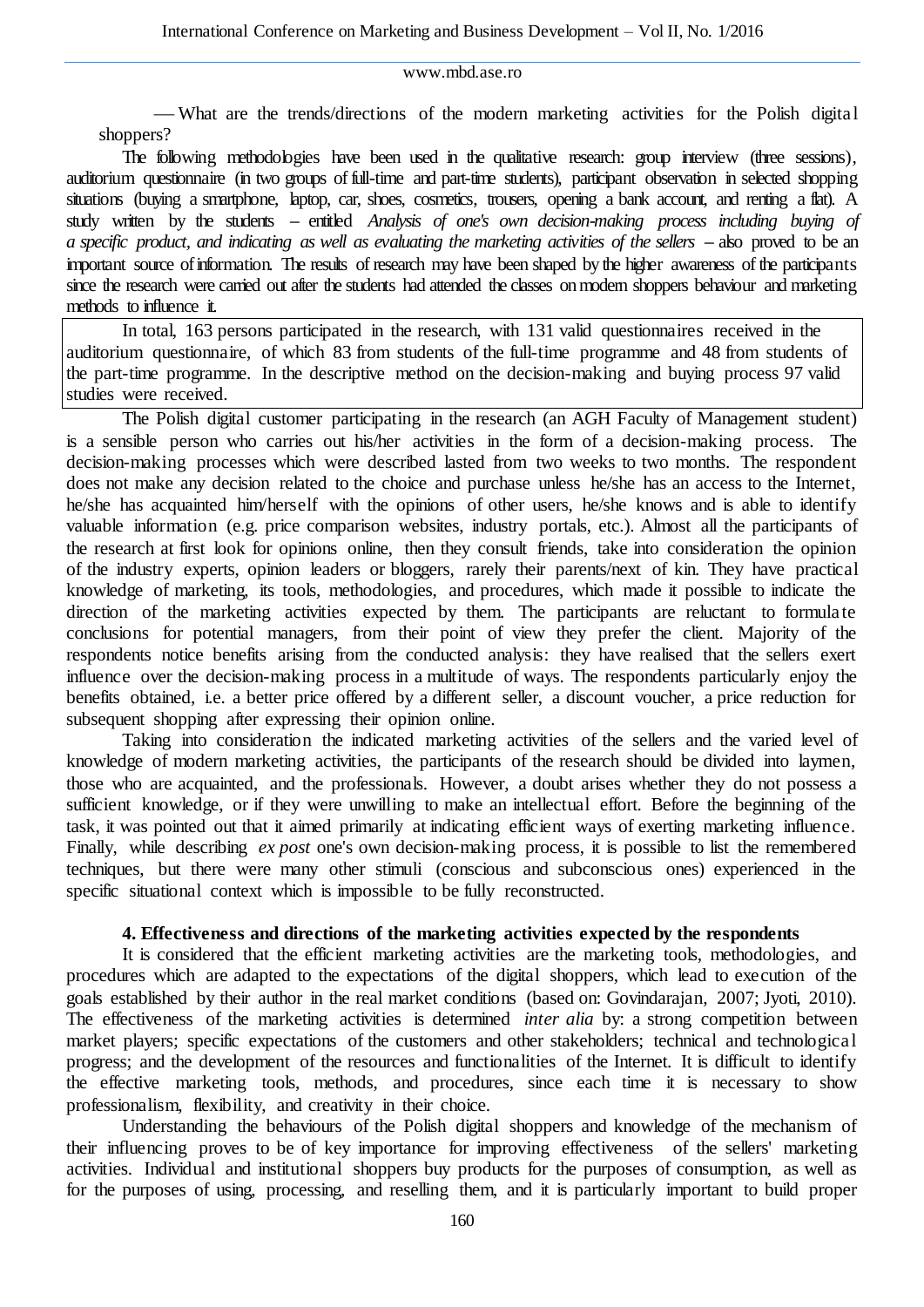relations with them (see more in: Kotler i Keller 2013, pp. 134–165).

General marketing activities are aimed at the target recipients to motivate them, in a skilful way, to make an optimal set of values (utility of the form, time, and place and possession). In the modern market conditions, the activities are also aimed at exerting a skilful influence over the human central nervous system (in particular the brain and its processes, both conscious and subconscious), in order to provide satisfaction, but also stimulate to choose a specific market offer.

Among the marketing activities which are expected and appreciated by the Polish digital shoppers participating in the research, we can identify:

all the resources in the format compatible with mobile devices

professional positioning of the company/brand resources adapted to the browsers

careful communication of the high-value content

social media profiles, especially the FB

 placement in social media, industrial fora and blogs, as well as other web locations (videos, photos, content, advertisement, sponsored texts, etc.)

involving the internauts, and especially the customers in various initiatives

 enabling and stimulating the interaction (commenting, making available, liking, participating in competitions, etc.)

advertisements in browsers, e.g. Google

providing satisfaction by means of various discounts, vouchers, awards, accessories, etc.

 word of mouth marketing in thematic Internet fora and by means of social media, involving active internauts (including the customers) and their friends and the friends of their friends, etc.

 creating social groups for the brand of a market object (a person, producer, seller, product, initiative, etc.)

providing entertainment

creating experience related to a brand which enhance the link with it

matching the demand for the offers responding to the important problems of life

possibility to pay by phone

 facilitating various life activities (learning, work, contacts with other people, taking care of one's health and physical fitness, entertainment, journeys, time management, shopping, meeting social needs, etc.)

and many other activities, depending on the means and creativity.

Table 1 shows directions of modern marketing activities expected by the digital shoppers covered by the research.

| Conclusions and recommendations based on respondents' opinions                                               | Marketing           |
|--------------------------------------------------------------------------------------------------------------|---------------------|
|                                                                                                              | tendencies/concepts |
| The aim: widespread marketing activities carried out online to support the market offer/brand. The           |                     |
| participants of the research expect to find the product they look for in the online information services     |                     |
| and to be able to view the profiles in the social media. It is important that the content related to the     |                     |
| product should be valuable, proper positioning counts. The stress is put on involvement of the               | online              |
| internauts, skilful fitting of the brand into daily life, building links due to creating opportunities for   | partner             |
| personal meetings, expanding the brand social group, and many other (competitions, fora, campaigns,          | relation.           |
| charity and social actions, etc.). Material related to the product, e.g. videos, photos, notes are available | value marketing     |
| online. An active cooperation with those who are interested should be maintained. Value/specific             |                     |
| benefit for the stakeholders is important. Special benefits, additions, offers or individual approach are    |                     |
| particularly appreciated.                                                                                    |                     |
| It is necessary to use sensory stimuli for the benefit of modern products. Sensory marketing consists in     |                     |
| exerting impact on human senses controlled by the brain right hemisphere. Sensory marketing strategy         |                     |
| aims at using: sensors (image, sound, touch, etc.) and experience (audio, visual, tactile, etc.). Generally, |                     |
| it is aimed at exerting influence on the shopper's emotional state, i.e. pleasure (=well-being) and          |                     |
| activation – identified with the feeling of interest and excitement.                                         | sensory marketing,  |
| Under the influence of neuromarketing stimuli (for example: images, shapes, colours, light, furnishings,     | neuromarketing      |
| music, accessories, scents, temperature, etc.) it is possible to direct the influence over the human         |                     |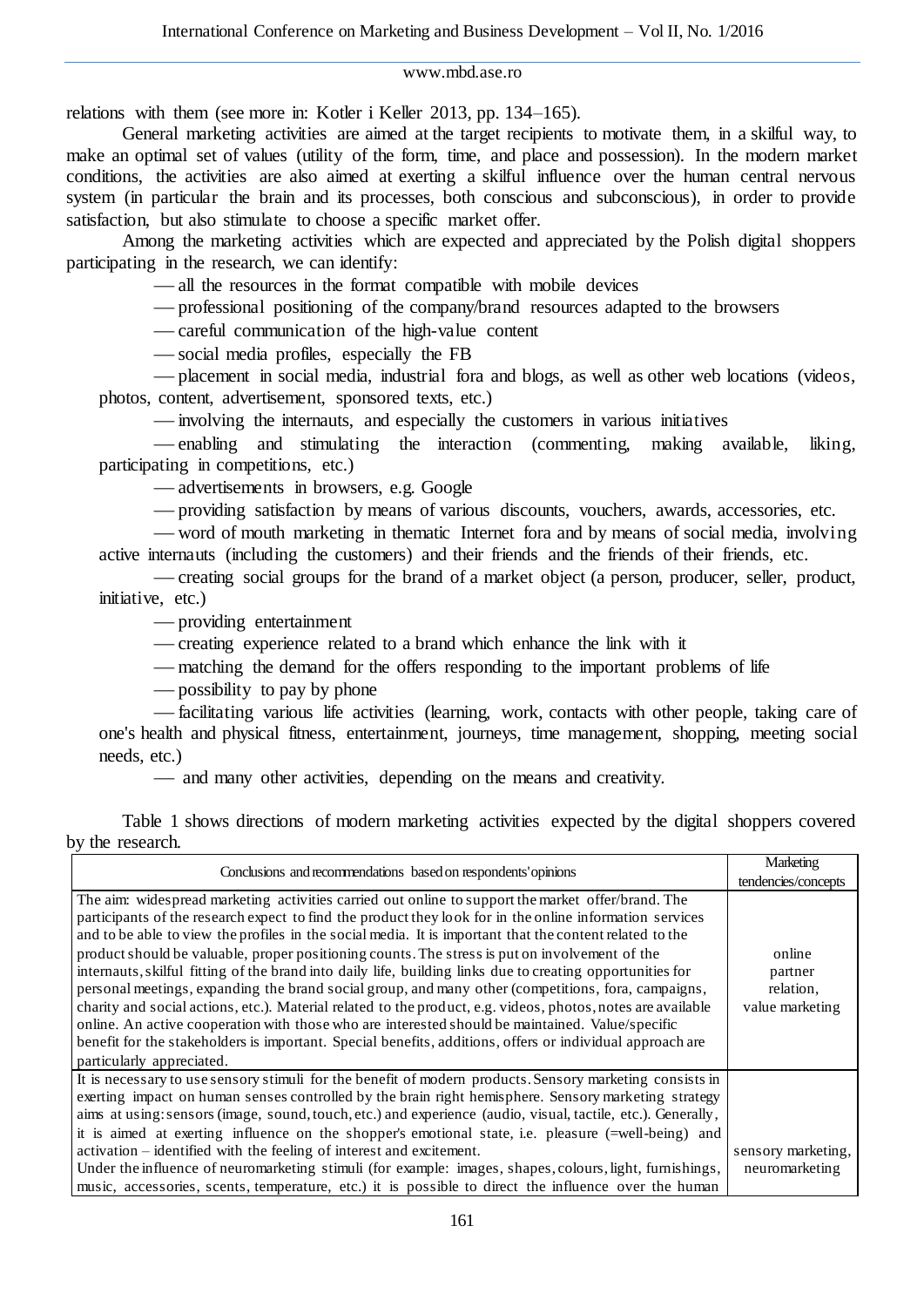| consciousness and subconsciousness, which shapes the individual's decision making processes and                                 |                         |
|---------------------------------------------------------------------------------------------------------------------------------|-------------------------|
| behaviour.                                                                                                                      |                         |
| An important area of modern marketing efforts to support the market object                                                      |                         |
| (a product, brand, organisation, etc.) is the creation of personal experience and not the indirect                              |                         |
| communication forms. Most often, implemented measures should appeal to the addressee by attracting                              |                         |
| his/her attention, interest, desire for use and active participation. Gained experience or perceptions                          | experiential            |
| should influence emotions, move, raise feelings, but also provide rational arguments, and in                                    | marketing               |
| consequence generate, in a sense, a quantifiable response to the efforts related with the brand/product                         |                         |
| (e.g. by means of well-designed actions, events, etc.).                                                                         |                         |
| Modem market players get socially involved in order to achieve their goals and do some good in the process. The                 |                         |
| respondents are more inclined to choose products which are socially responsible as this is trendy and generates quantifiable    | responsible<br>socially |
| benefits, such as a higher level of acceptance. Contributing to the social good without realising own benefits and just airring | marketing               |
| at changing the societal behaviour is even more appreciated. The respondents take notice of the social campaigns and assess     | and social marketing    |
| them positively.                                                                                                                |                         |
| In keeping with the holistic approach, activities aimed at supporting the market object (a product,                             |                         |
| brand, organisation, etc.) should be integrated and carried out both in the real and the virtual world (see                     |                         |
| more in: Tarczydło, 2014, p. 247–257). Generally, the set of activities targeting the stakeholder should                        | holistic marketing      |
| be taken into consideration, which is related to the fact that he/she reacts on the psychical, physical,                        |                         |
| and spiritual level at the same time.                                                                                           |                         |

*Table 1. Effective marketing activities in the opinion of Polish digital shoppers* Source: Own work on the basis of the conducted research.

# **Conclusion**

Considering the advancing digitalisation, even the best marketing activities may turn out to be ineffective, if the stakeholder is not subject to their influence in a correct way. In the light of the results obtained, a customer who uses mobile devices expects: a proper communication by means of social media, promotional actions, internet competitions, discount vouchers, integrated loyalty programmes (e.g. when buying fuel it is possible to get a discount in a clothing store), involvement in the sellers' marketing activities, facilitating life (adapting the offer to important problems, such as ready gifts for various occasions), facilitating the choice (opinions on the fora, bloggers' comments, various price ranges and the offer which creates a choice), provision of entertainment, availability of mobile applications which are useful in daily and business activities, advancement in the marketing communication, i.e. attractive and integrated activities leading to the 360 degrees strategy.

The conducted primary and secondary research lead to the conclusion that the following activities play a particular role in influencing the behaviour of digital shoppers: Internet marketing, experiential marketing, neuromarketing, socially involved and social marketing, and holistic marketing.

# **References:**

- DEJNAKA, A. 2013. Proces podejmowania decyzji zakupowych przez e-konsumentów w kontekście mediów społecznościowych. Warszawa: CeDeWu.pl.
- DHIR, A. 2004. The Digital consumer technology handbook. A comprehensive guide to devices, standards, future directions and programmable logic solutions. Burlington: Xilinx Inc.

DOLIGALSKI, T. 2013. Internet w zarządzaniu wartością klienta. Warszawa: Oficyna Wydawnicza.

FISK, P. 2014. Geniusz konsumenta. Prowadzenie firmy skoncentruj na oczekiwaniach nabywcy. Warszawa: Oficyna a Wolters Kluwer business.

GOVINDARAJAN, M. 2007. Marketing management. Concepts, cases, challenges and trends. 2nd Ed., New Delhi: Prentice-Hall of India Private Limited.

JACIOW, M., WOLNY, R. & STOLECKA-MAKOWSKA, A. 2013. E-konsument w Europie. Komparatywna analiza zachowań. Gliwice: Wydawnictwo HELION.

JYOTI, A. 2010. Marketing management. New Delhi: Gennext Publication.

KOTLER, P. & KELLER, K. L. 2013. Marketing. Poznań: Dom Wydawniczy REBIS.

KRÓLEWSKI, J. & SALA, P. (red.). 2014. E-marketing. Współczesne trendy. Pakiet startowy. Warszawa: Wydawnictwo Naukowe PWN.

MRÓZ, B. 2013. Konsument w globalnej gospodarce. Trzy perspektywy. Warszawa: Wydawnictwo SGH. NEVES-SILVA, R., TSIHRINTZIS, G. A. & USKOV, V. (red.). 2014. Smart digital futures. Amsterdam: